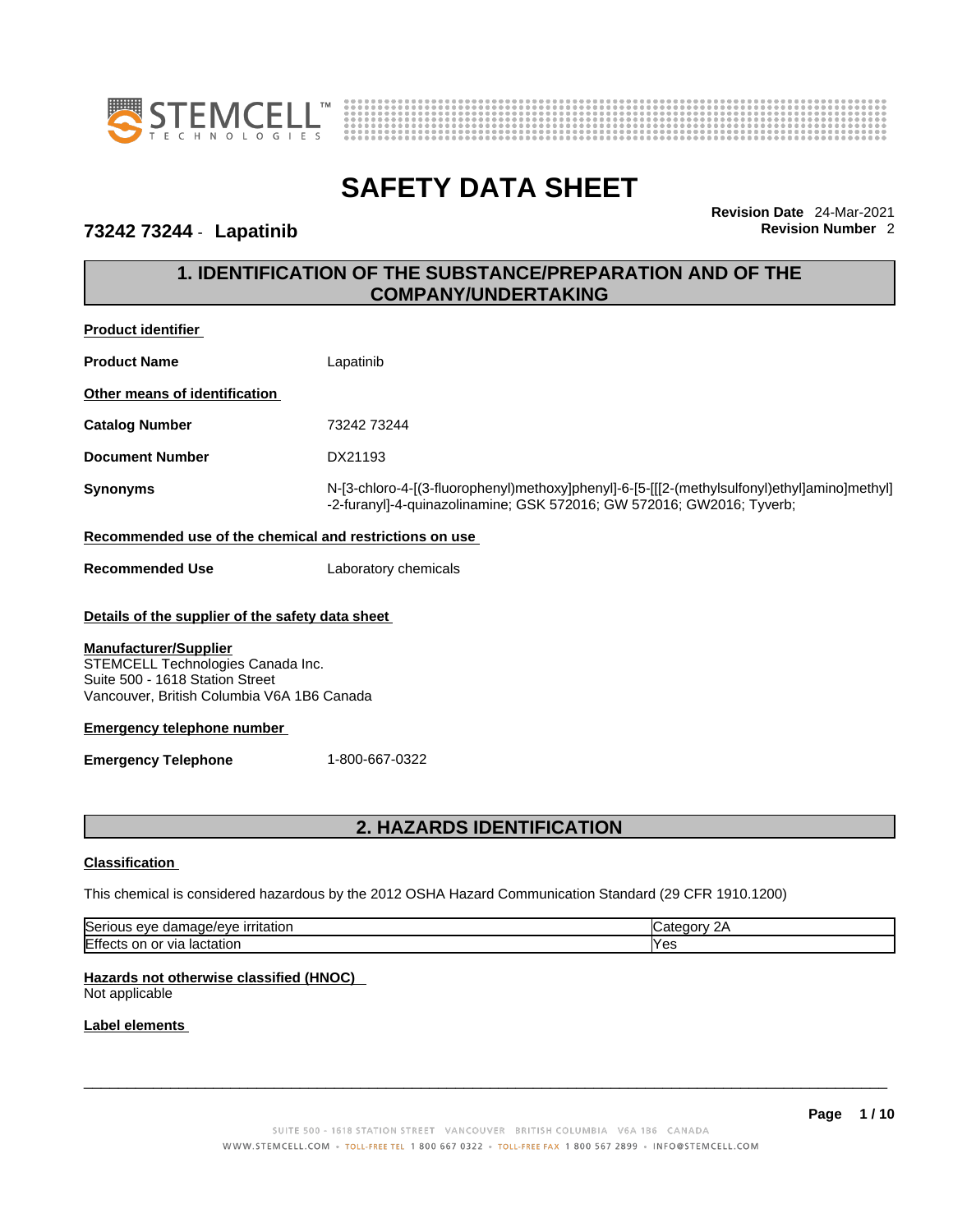



\_\_\_\_\_\_\_\_\_\_\_\_\_\_\_\_\_\_\_\_\_\_\_\_\_\_\_\_\_\_\_\_\_\_\_\_\_\_\_\_\_\_\_\_\_\_\_\_\_\_\_\_\_\_\_\_\_\_\_\_\_\_\_\_\_\_\_\_\_\_\_\_\_\_\_\_\_\_\_\_\_\_\_\_\_\_\_\_\_\_\_\_\_ **Revision Date** 24-Mar-2021

### **73242 73244** - **Lapatinib Revision Number** 2



Obtain special instructions before use Do not breathe dusts or mists Avoid contact during pregnancy/while nursing Do not eat, drink or smoke when using this product Wash face, hands and any exposed skin thoroughly after handling Wear eye protection/ face protection

#### **Precautionary statements - Response**

IF exposed or concerned: Get medical advice/attention IF IN EYES: Rinse cautiously with water for several minutes. Remove contact lenses, if present and easy to do. Continue rinsing If eye irritation persists: Get medical advice/attention

#### **Other Information**

May cause long lasting harmful effects to aquatic life

**Unknown acute toxicity** 100 % of the mixture consists of ingredient(s) of unknown toxicity

100 % of the mixture consists of ingredient(s) of unknown acute oral toxicity

100 % of the mixture consists of ingredient(s) of unknown acute dermal toxicity

100 % of the mixture consists of ingredient(s) of unknown acute inhalation toxicity (gas)

100 % of the mixture consists of ingredient(s) of unknown acute inhalation toxicity (vapor)

100 % of the mixture consists of ingredient(s) of unknown acute inhalation toxicity (dust/mist)

# **3. COMPOSITION/INFORMATION ON INGREDIENTS**

#### **Substance**

**Synonyms** N-[3-chloro-4-[(3-fluorophenyl)methoxy]phenyl]-6-[5-[[[2-(methylsulfonyl)ethyl]amino]methyl] -2-furanyl]-4-quinazolinamine;. GSK 572016;. GW 572016;. GW2016;. Tyverb;.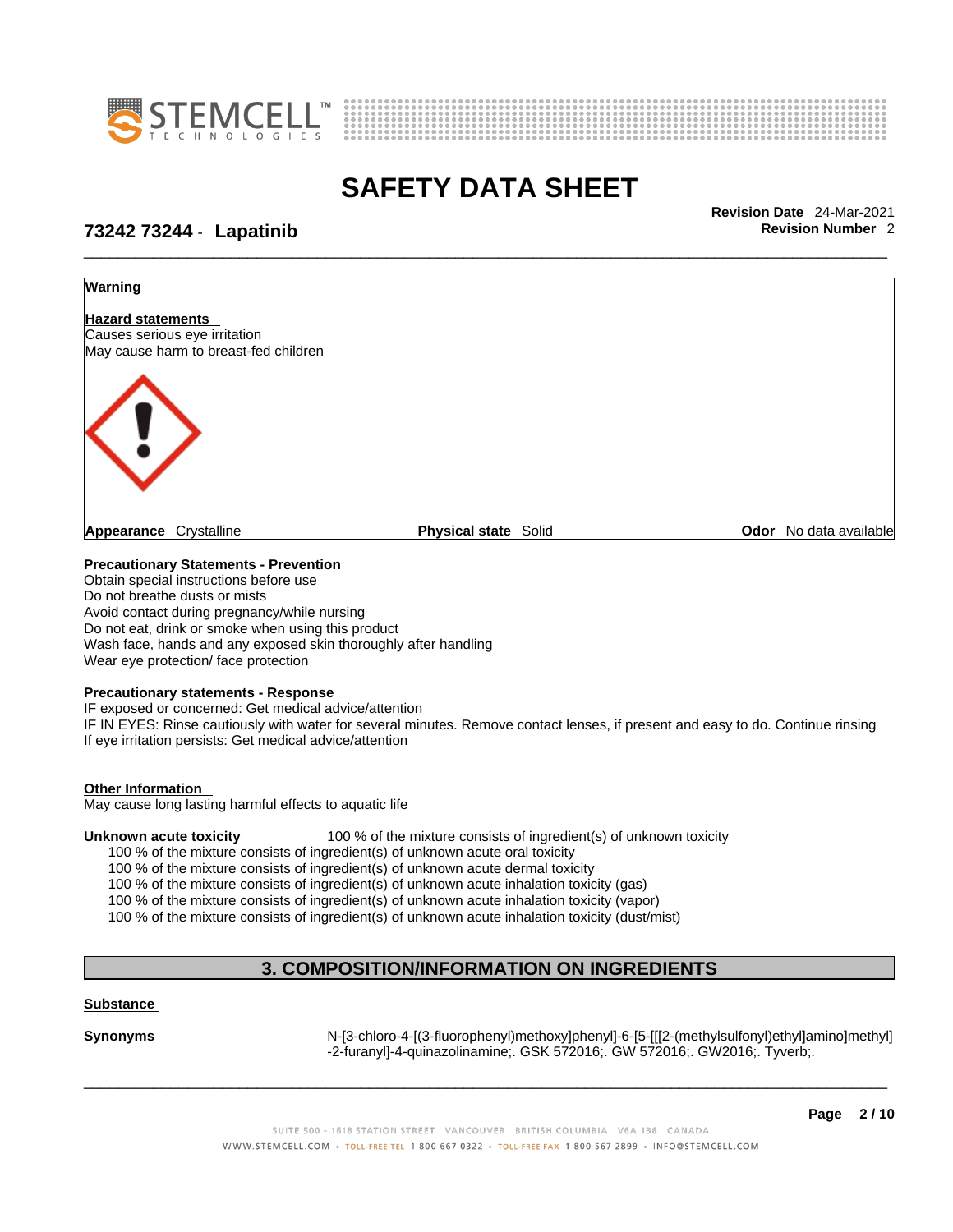



\_\_\_\_\_\_\_\_\_\_\_\_\_\_\_\_\_\_\_\_\_\_\_\_\_\_\_\_\_\_\_\_\_\_\_\_\_\_\_\_\_\_\_\_\_\_\_\_\_\_\_\_\_\_\_\_\_\_\_\_\_\_\_\_\_\_\_\_\_\_\_\_\_\_\_\_\_\_\_\_\_\_\_\_\_\_\_\_\_\_\_\_\_ **Revision Date** 24-Mar-2021

### **73242 73244** - **Lapatinib Revision Number** 2

| Chemical name                                        | CAS No.     | Weight-% |
|------------------------------------------------------|-------------|----------|
| N-[3-chloro-4-[(3-fluorophenyl)methoxy]phenyl]-6-[5] | 231277-92-2 | 100      |
| -[(2-methylsulfonylethylamino)methyl]furan-2-yl]quin |             |          |
| azolin-4-amine                                       |             |          |

\*The exact percentage (concentration) of composition has been withheld as a trade secret.

### **4. FIRST AID MEASURES**

| <b>Description of first aid measures</b>                    |                                                                                                                                                                                                                                                                                              |
|-------------------------------------------------------------|----------------------------------------------------------------------------------------------------------------------------------------------------------------------------------------------------------------------------------------------------------------------------------------------|
| <b>General advice</b>                                       | Show this safety data sheet to the doctor in attendance.                                                                                                                                                                                                                                     |
| <b>Inhalation</b>                                           | Remove to fresh air.                                                                                                                                                                                                                                                                         |
| Eye contact                                                 | Rinse immediately with plenty of water, also under the eyelids, for at least 15 minutes.<br>Remove contact lenses, if present and easy to do. Continue rinsing. Keep eye wide open<br>while rinsing. Do not rub affected area. Get medical attention if irritation develops and<br>persists. |
| <b>Skin contact</b>                                         | Wash skin with soap and water.                                                                                                                                                                                                                                                               |
| Ingestion                                                   | Clean mouth with water and drink afterwards plenty of water. Never give anything by mouth<br>to an unconscious person. Do NOT induce vomiting. Call a physician.                                                                                                                             |
| Self-protection of the first aider                          | Avoid contact with skin, eyes or clothing. Wear personal protective clothing (see section 8).                                                                                                                                                                                                |
| Most important symptoms and effects, both acute and delayed |                                                                                                                                                                                                                                                                                              |
| <b>Symptoms</b>                                             | Burning sensation.                                                                                                                                                                                                                                                                           |

**Indication of any immediate medical attention and special treatment needed**

**Note to physicians** Treat symptomatically.

#### **5. FIRE-FIGHTING MEASURES**

| <b>Suitable Extinguishing Media</b>           | Use extinguishing measures that are appropriate to local circumstances and the<br>surrounding environment. |
|-----------------------------------------------|------------------------------------------------------------------------------------------------------------|
| Unsuitable extinguishing media                | CAUTION: Use of water spray when fighting fire may be inefficient.                                         |
| Specific hazards arising from the<br>chemical | No information available.                                                                                  |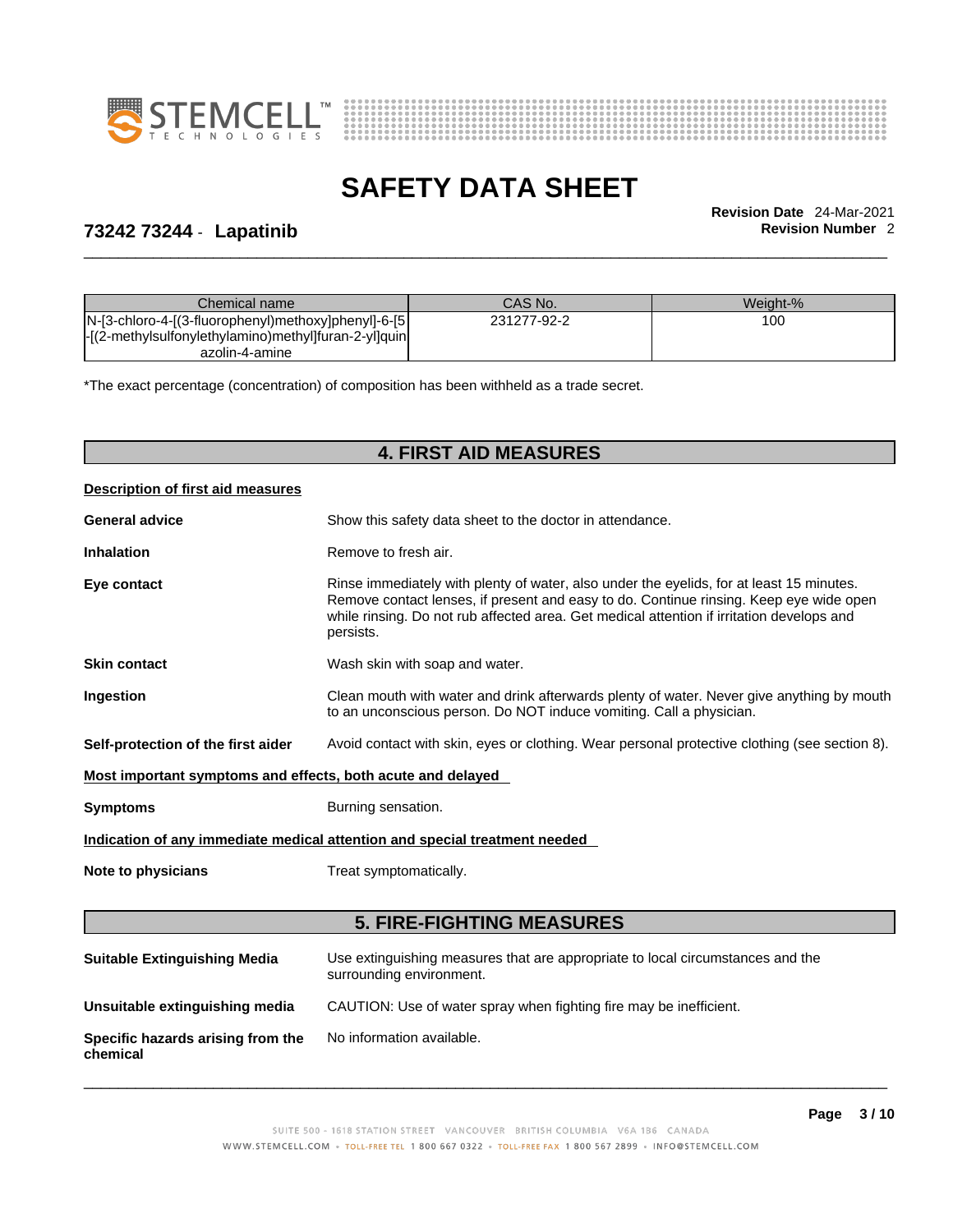



\_\_\_\_\_\_\_\_\_\_\_\_\_\_\_\_\_\_\_\_\_\_\_\_\_\_\_\_\_\_\_\_\_\_\_\_\_\_\_\_\_\_\_\_\_\_\_\_\_\_\_\_\_\_\_\_\_\_\_\_\_\_\_\_\_\_\_\_\_\_\_\_\_\_\_\_\_\_\_\_\_\_\_\_\_\_\_\_\_\_\_\_\_ **Revision Date** 24-Mar-2021

## **73242 73244** - **Lapatinib Revision Number** 2

| <b>Explosion data</b><br><b>Sensitivity to Mechanical Impact None.</b><br><b>Sensitivity to Static Discharge</b> | None.                                                                                                                                 |  |
|------------------------------------------------------------------------------------------------------------------|---------------------------------------------------------------------------------------------------------------------------------------|--|
| Special protective equipment for<br>fire-fighters                                                                | Firefighters should wear self-contained breathing apparatus and full firefighting turnout<br>gear. Use personal protection equipment. |  |
|                                                                                                                  | <b>6. ACCIDENTAL RELEASE MEASURES</b>                                                                                                 |  |
|                                                                                                                  | Personal precautions, protective equipment and emergency procedures                                                                   |  |
| <b>Personal precautions</b>                                                                                      | Avoid contact with skin, eyes or clothing. Use personal protective equipment as required.                                             |  |
| <b>Other Information</b>                                                                                         | Refer to protective measures listed in Sections 7 and 8.                                                                              |  |
| <b>Environmental precautions</b>                                                                                 |                                                                                                                                       |  |
| <b>Environmental precautions</b>                                                                                 | See Section 12 for additional Ecological Information.                                                                                 |  |
| Methods and material for containment and cleaning up                                                             |                                                                                                                                       |  |
| <b>Methods for containment</b>                                                                                   | Prevent further leakage or spillage if safe to do so.                                                                                 |  |
| Methods for cleaning up                                                                                          | Pick up and transfer to properly labeled containers.                                                                                  |  |
| Prevention of secondary hazards                                                                                  | Clean contaminated objects and areas thoroughly observing environmental regulations.                                                  |  |

# **7. HANDLING AND STORAGE**

| <b>Precautions for safe handling</b>                         |                                                                                                                                                                                                                     |  |
|--------------------------------------------------------------|---------------------------------------------------------------------------------------------------------------------------------------------------------------------------------------------------------------------|--|
| Advice on safe handling                                      | Remove contaminated clothing and shoes. Handle in accordance with good industrial<br>hygiene and safety practice. Avoid contact with skin, eyes or clothing. Do not eat, drink or<br>smoke when using this product. |  |
| Conditions for safe storage, including any incompatibilities |                                                                                                                                                                                                                     |  |
| <b>Storage Conditions</b>                                    | Store in accordance with information listed on the Product Information Sheet (PIS).                                                                                                                                 |  |

# **8. EXPOSURE CONTROLS/PERSONAL PROTECTION**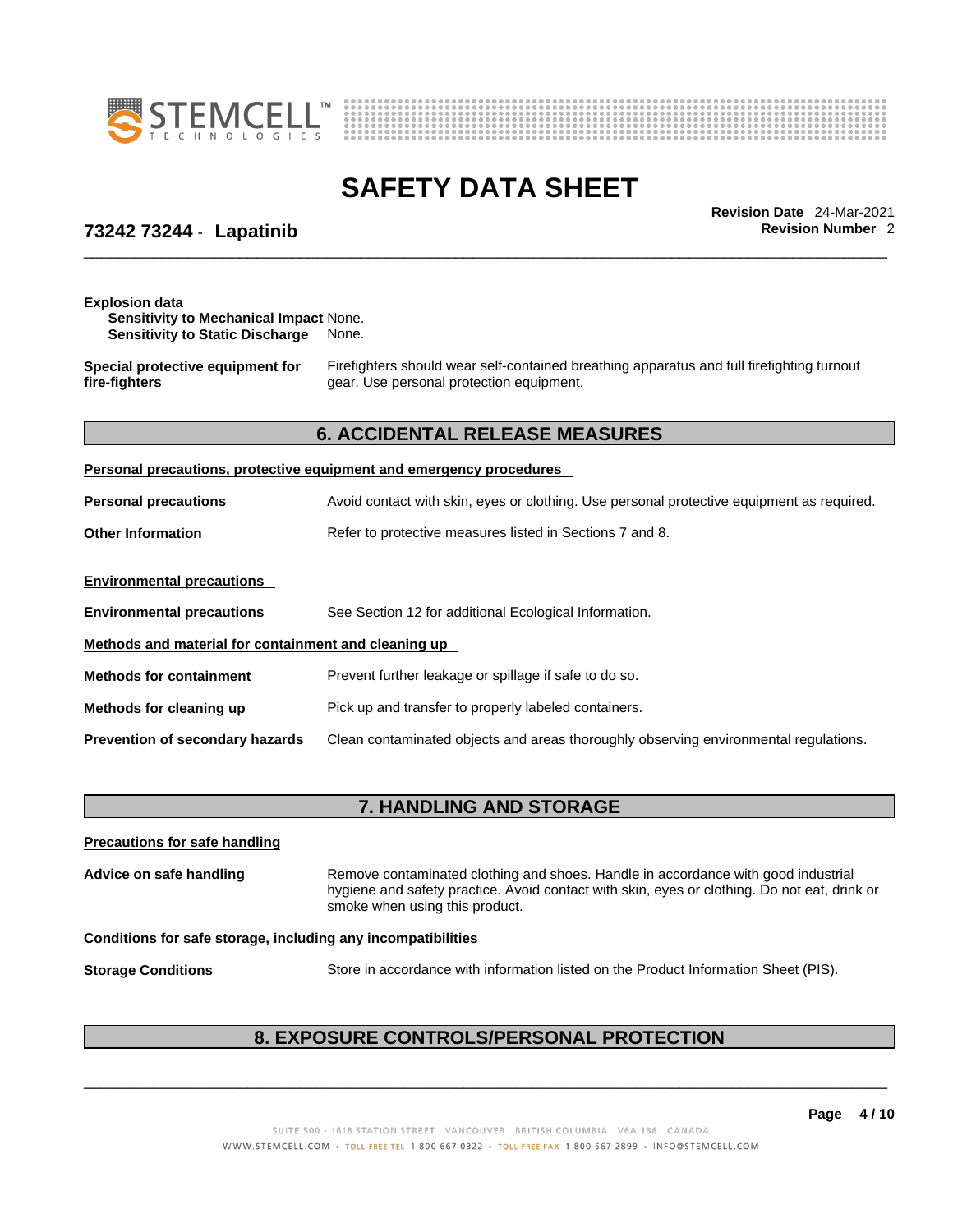



\_\_\_\_\_\_\_\_\_\_\_\_\_\_\_\_\_\_\_\_\_\_\_\_\_\_\_\_\_\_\_\_\_\_\_\_\_\_\_\_\_\_\_\_\_\_\_\_\_\_\_\_\_\_\_\_\_\_\_\_\_\_\_\_\_\_\_\_\_\_\_\_\_\_\_\_\_\_\_\_\_\_\_\_\_\_\_\_\_\_\_\_\_ **Revision Date** 24-Mar-2021

### **73242 73244** - **Lapatinib Revision Number** 2

| <b>Control parameters</b>                                             |                                                                                                                                                                                                                                                                                                                                                                                                                        |
|-----------------------------------------------------------------------|------------------------------------------------------------------------------------------------------------------------------------------------------------------------------------------------------------------------------------------------------------------------------------------------------------------------------------------------------------------------------------------------------------------------|
| <b>Exposure Limits</b>                                                | The following ingredients are the only ingredients of the product above the cut-off level (or<br>level that contributes to the hazard classification of the mixture) which have an exposure<br>limit applicable in the region for which this safety data sheet is intended or other<br>recommended limit. At this time, the other relevant constituents have no known exposure<br>limits from the sources listed here. |
| <b>Appropriate engineering controls</b>                               |                                                                                                                                                                                                                                                                                                                                                                                                                        |
| <b>Engineering controls</b>                                           | <b>Showers</b><br>Eyewash stations<br>Ventilation systems.                                                                                                                                                                                                                                                                                                                                                             |
| Individual protection measures, such as personal protective equipment |                                                                                                                                                                                                                                                                                                                                                                                                                        |
| <b>Eye/face protection</b>                                            | If splashes are likely to occur, wear safety glasses with side-shields.                                                                                                                                                                                                                                                                                                                                                |
| <b>Hand protection</b>                                                | Wear suitable gloves.                                                                                                                                                                                                                                                                                                                                                                                                  |
| Skin and body protection                                              | Wear suitable protective clothing.                                                                                                                                                                                                                                                                                                                                                                                     |
| <b>Respiratory protection</b>                                         | No protective equipment is needed under normal use conditions. If exposure limits are<br>exceeded or irritation is experienced, ventilation and evacuation may be required.                                                                                                                                                                                                                                            |
| <b>General hygiene considerations</b>                                 | Wash hands before breaks and immediately after handling the product. Avoid contact with<br>skin, eyes or clothing. Wear suitable gloves and eye/face protection. Do not eat, drink or<br>smoke when using this product.                                                                                                                                                                                                |
|                                                                       |                                                                                                                                                                                                                                                                                                                                                                                                                        |

### **9. PHYSICAL AND CHEMICAL PROPERTIES**

#### **Information on basic physical and chemical properties Physical state**<br> **Appearance** Crystalline Appearance<br>Color **No information available Odor No data available**<br> **Odor threshold No data available No data available Property CONSCRUTE IN THE VALUES REMARKS • Method pH No data available No data available None known Melting point / freezing point** No data available None known<br> **Boiling point / boiling range** No data available None known **Boiling point / boiling range Modata available None None known Flash point** No data available None known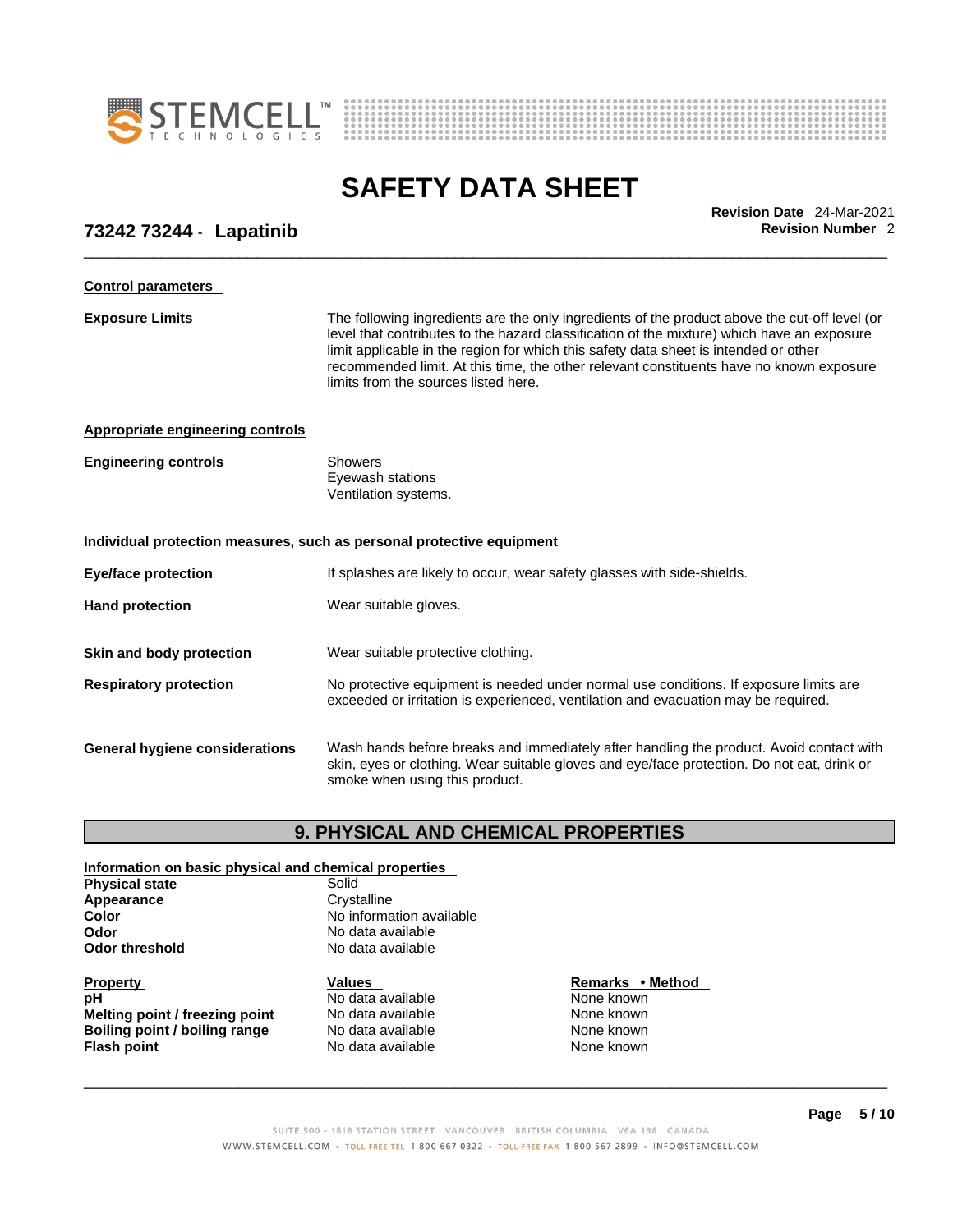



\_\_\_\_\_\_\_\_\_\_\_\_\_\_\_\_\_\_\_\_\_\_\_\_\_\_\_\_\_\_\_\_\_\_\_\_\_\_\_\_\_\_\_\_\_\_\_\_\_\_\_\_\_\_\_\_\_\_\_\_\_\_\_\_\_\_\_\_\_\_\_\_\_\_\_\_\_\_\_\_\_\_\_\_\_\_\_\_\_\_\_\_\_ **Revision Date** 24-Mar-2021

### **73242 73244** - **Lapatinib Revision Number** 2

**Explosive properties** No data available **Oxidizing properties** No information available **Evaporation rate Cone Access 10 and Revised Area Access** 10 and **None known**<br> **Flammability (solid. gas)** Product is not flammable. None known **Flammability (solid, gas)** Product is not flammable. None known<br> **Flammability I imit in Air Air Product is not flammable.** None known **Flammability Limit in Air Upper flammability limit:** No data available **Lower flammability limit:** No data available **Vapor pressure** The Society No data available and the None known None known<br> **Vapor density** No data available and None known **Relative density No data available None known**<br> **Water solubility No data available None known**<br>
None known **Water solubility <br>
<b>Water solubility** in other solvents<br>
No data available None None known<br>
None known **Solubility in other solvents Partition coefficient No data available None known Autoignition temperature No data available None known**<br> **Decomposition temperature** No data available **None known Decomposition temperature** No data available **None known**<br> **Kinematic viscosity No data available** None known **Kinematic viscosity No data available None known**<br> **None known**<br>
No data available **None known**<br>
None known **Dynamic viscosity** 

**Other Information Molecular weight** 581.1 **Molecular formula**<br>**VOC Content** (%)

**Vapor density No data available None known**<br>No data available None known

**Softening point** No information available **VOC Content (%)**<br>
Liquid Density<br>
No information available **Liquid Density**<br> **Bulk density**<br> **Bulk density**<br> **D** No information available **Bulk density** No information available

### **10. STABILITY AND REACTIVITY**

| No information available.                                               |
|-------------------------------------------------------------------------|
| Stable under normal conditions.                                         |
| <b>Possibility of hazardous reactions</b> None under normal processing. |
| None known based on information supplied.                               |
| Strong oxidizing agents.                                                |
|                                                                         |

**Hazardous decomposition products** Carbon oxides. Hydrogen chloride. Sulfur oxides.

### **11. TOXICOLOGICAL INFORMATION**

**Information on likely routes of exposure**

#### **Product Information**

**Inhalation** Specific test data for the substance or mixture is not available. May cause irritation of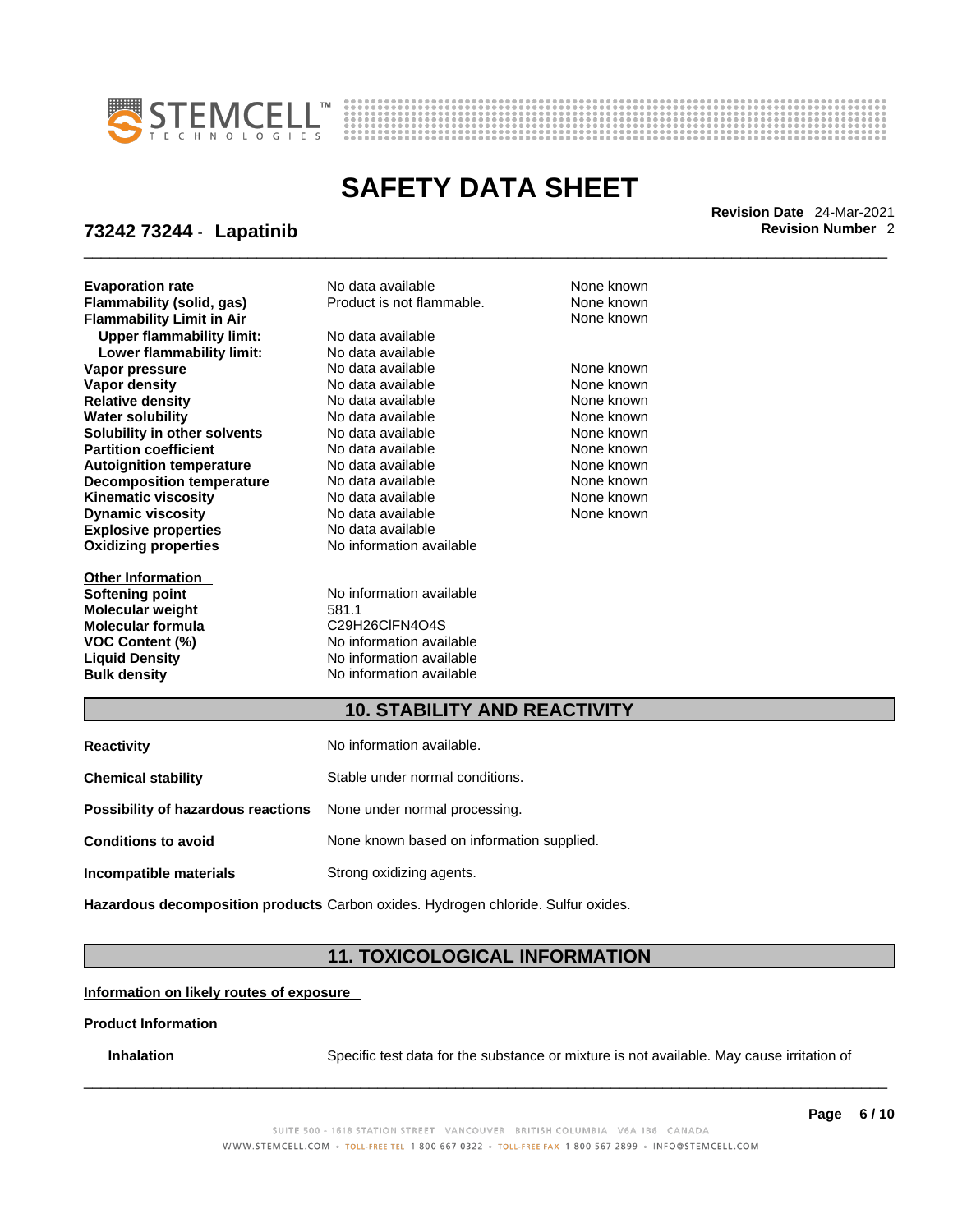



\_\_\_\_\_\_\_\_\_\_\_\_\_\_\_\_\_\_\_\_\_\_\_\_\_\_\_\_\_\_\_\_\_\_\_\_\_\_\_\_\_\_\_\_\_\_\_\_\_\_\_\_\_\_\_\_\_\_\_\_\_\_\_\_\_\_\_\_\_\_\_\_\_\_\_\_\_\_\_\_\_\_\_\_\_\_\_\_\_\_\_\_\_ **Revision Date** 24-Mar-2021

## **73242 73244** - **Lapatinib Revision Number** 2

|                                                                                                                                                                                                                                                                                                                                                                                                                                                                                                                                                                                                      | respiratory tract.                                                                                                                                               |  |
|------------------------------------------------------------------------------------------------------------------------------------------------------------------------------------------------------------------------------------------------------------------------------------------------------------------------------------------------------------------------------------------------------------------------------------------------------------------------------------------------------------------------------------------------------------------------------------------------------|------------------------------------------------------------------------------------------------------------------------------------------------------------------|--|
| Eye contact                                                                                                                                                                                                                                                                                                                                                                                                                                                                                                                                                                                          | Specific test data for the substance or mixture is not available. Causes serious eye irritation.<br>(based on components). May cause redness, itching, and pain. |  |
| <b>Skin contact</b>                                                                                                                                                                                                                                                                                                                                                                                                                                                                                                                                                                                  | Specific test data for the substance or mixture is not available. May cause irritation.<br>Prolonged contact may cause redness and irritation.                   |  |
| Ingestion                                                                                                                                                                                                                                                                                                                                                                                                                                                                                                                                                                                            | Specific test data for the substance or mixture is not available. Ingestion may cause<br>gastrointestinal irritation, nausea, vomiting and diarrhea.             |  |
| <u>Symptoms related to the physical, chemical and toxicological characteristics</u>                                                                                                                                                                                                                                                                                                                                                                                                                                                                                                                  |                                                                                                                                                                  |  |
| <b>Symptoms</b>                                                                                                                                                                                                                                                                                                                                                                                                                                                                                                                                                                                      | May cause redness and tearing of the eyes.                                                                                                                       |  |
| <b>Numerical measures of toxicity</b><br><b>Acute toxicity</b>                                                                                                                                                                                                                                                                                                                                                                                                                                                                                                                                       |                                                                                                                                                                  |  |
| 100 % of the mixture consists of ingredient(s) of unknown toxicity<br><b>Unknown acute toxicity</b><br>100 % of the mixture consists of ingredient(s) of unknown acute oral toxicity<br>100 % of the mixture consists of ingredient(s) of unknown acute dermal toxicity<br>100 % of the mixture consists of ingredient(s) of unknown acute inhalation toxicity (gas)<br>100 % of the mixture consists of ingredient(s) of unknown acute inhalation toxicity (vapor)<br>100 % of the mixture consists of ingredient(s) of unknown acute inhalation toxicity (dust/mist)<br><b>Product Information</b> |                                                                                                                                                                  |  |
|                                                                                                                                                                                                                                                                                                                                                                                                                                                                                                                                                                                                      | Delayed and immediate effects as well as chronic effects from short and long-term exposure                                                                       |  |
| <b>Skin corrosion/irritation</b>                                                                                                                                                                                                                                                                                                                                                                                                                                                                                                                                                                     | May cause skin irritation.                                                                                                                                       |  |
| <b>Product Information</b><br>Serious eye damage/eye irritation<br><b>Product Information</b>                                                                                                                                                                                                                                                                                                                                                                                                                                                                                                        | Classification based on data available for ingredients. Irritating to eyes.                                                                                      |  |
| Respiratory or skin sensitization<br><b>Product Information</b>                                                                                                                                                                                                                                                                                                                                                                                                                                                                                                                                      | No information available.                                                                                                                                        |  |
| Germ cell mutagenicity                                                                                                                                                                                                                                                                                                                                                                                                                                                                                                                                                                               | No information available.                                                                                                                                        |  |
| <b>Product Information</b>                                                                                                                                                                                                                                                                                                                                                                                                                                                                                                                                                                           |                                                                                                                                                                  |  |
| Carcinogenicity                                                                                                                                                                                                                                                                                                                                                                                                                                                                                                                                                                                      | No information available.                                                                                                                                        |  |
| <b>Reproductive toxicity</b>                                                                                                                                                                                                                                                                                                                                                                                                                                                                                                                                                                         | Classification based on data available for ingredients. May cause harm to breastfed babies.<br><b>Product Information</b>                                        |  |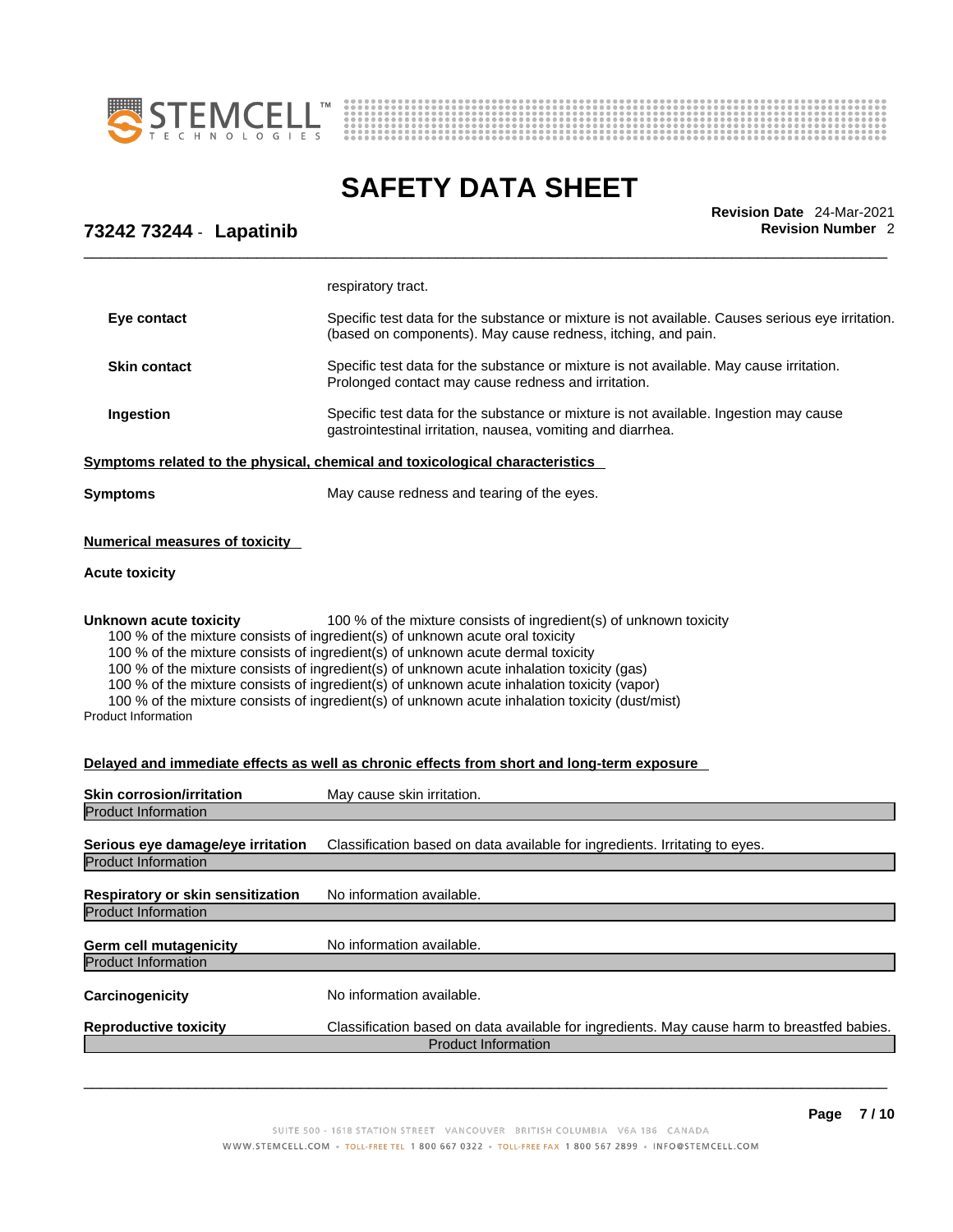



\_\_\_\_\_\_\_\_\_\_\_\_\_\_\_\_\_\_\_\_\_\_\_\_\_\_\_\_\_\_\_\_\_\_\_\_\_\_\_\_\_\_\_\_\_\_\_\_\_\_\_\_\_\_\_\_\_\_\_\_\_\_\_\_\_\_\_\_\_\_\_\_\_\_\_\_\_\_\_\_\_\_\_\_\_\_\_\_\_\_\_\_\_ **Revision Date** 24-Mar-2021

# **73242 73244** - **Lapatinib Revision Number** 2

| <b>STOT - single exposure</b>             | No information available.                                                 |  |  |
|-------------------------------------------|---------------------------------------------------------------------------|--|--|
| <b>Product Information</b>                |                                                                           |  |  |
| <b>STOT - repeated exposure</b>           | No information available.                                                 |  |  |
|                                           | <b>Product Information</b>                                                |  |  |
| <b>Aspiration hazard</b><br><b>RTECS#</b> | No information available.<br>VA0952500                                    |  |  |
| <b>12. ECOLOGICAL INFORMATION</b>         |                                                                           |  |  |
| <b>Ecotoxicity</b>                        | The environmental impact of this product has not been fully investigated. |  |  |
| <b>Product Information</b>                |                                                                           |  |  |
| Persistence and degradability             | No information available.                                                 |  |  |
| <b>Bioaccumulation</b>                    | There is no data for this product.                                        |  |  |
| Other adverse effects                     | No information available.                                                 |  |  |

# **13. DISPOSAL CONSIDERATIONS**

| Waste treatment methods                |                                                                                                                    |
|----------------------------------------|--------------------------------------------------------------------------------------------------------------------|
| Waste from residues/unused<br>products | Dispose of in accordance with local regulations. Dispose of waste in accordance with<br>environmental legislation. |
| Contaminated packaging                 | Do not reuse empty containers.                                                                                     |

# **14. TRANSPORT INFORMATION**

| <b>DOT</b> | Not regulated |
|------------|---------------|
| <b>TDG</b> | Not regulated |
| <b>MEX</b> | Not regulated |
| ICAO (air) | Not regulated |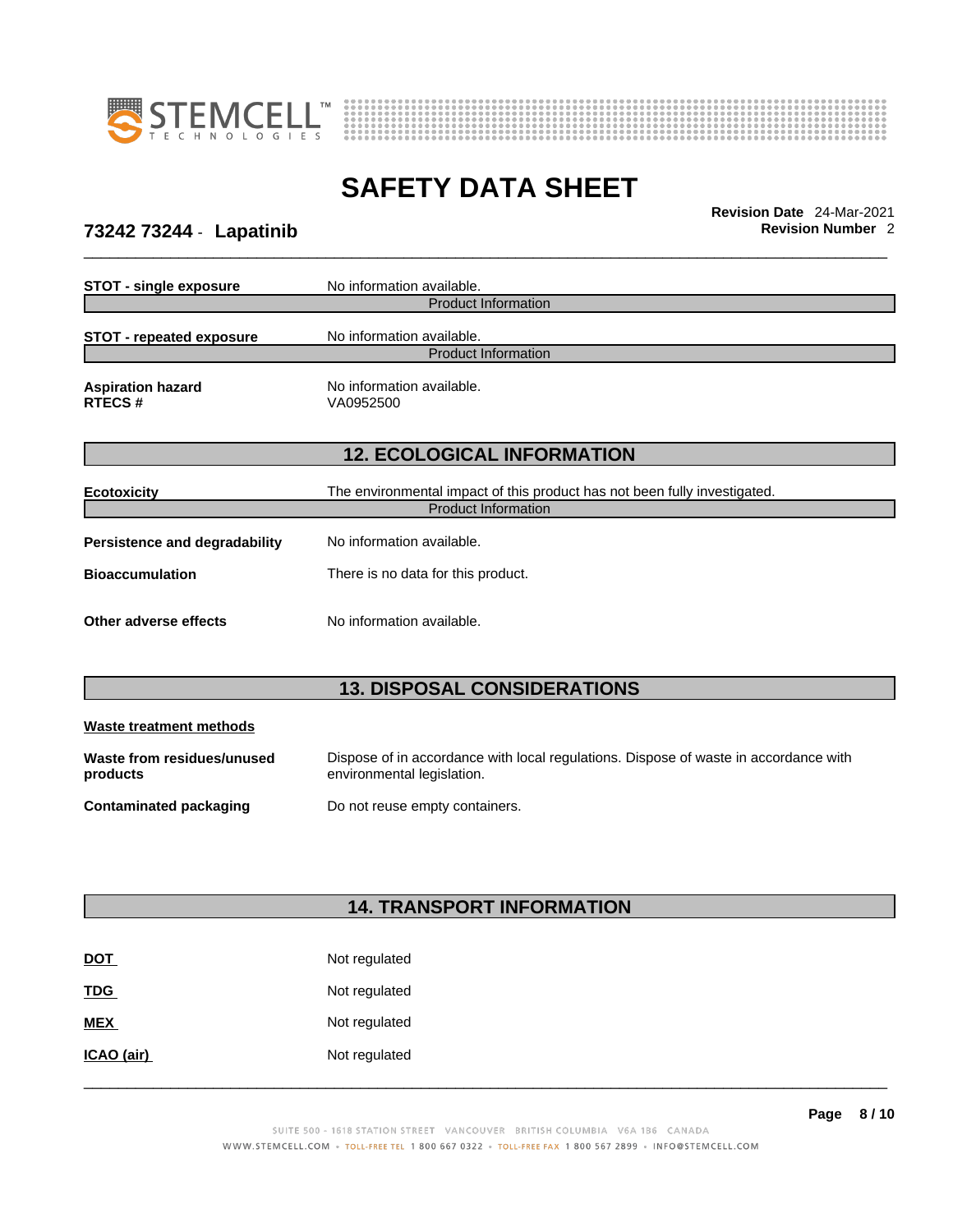



\_\_\_\_\_\_\_\_\_\_\_\_\_\_\_\_\_\_\_\_\_\_\_\_\_\_\_\_\_\_\_\_\_\_\_\_\_\_\_\_\_\_\_\_\_\_\_\_\_\_\_\_\_\_\_\_\_\_\_\_\_\_\_\_\_\_\_\_\_\_\_\_\_\_\_\_\_\_\_\_\_\_\_\_\_\_\_\_\_\_\_\_\_ **Revision Date** 24-Mar-2021

### **73242 73244** - **Lapatinib Revision Number** 2

| <b>IATA</b> | Not regulated |
|-------------|---------------|
| <b>IMDG</b> | Not regulated |
| <b>RID</b>  | Not regulated |
| <b>ADR</b>  | Not regulated |
| <b>ADN</b>  | Not regulated |

#### **15. REGULATORY INFORMATION**

| Does not comply |
|-----------------|
| Does not comply |
| Does not comply |
| Does not comply |
| Does not comply |
| Does not comply |
| Does not comply |
| Does not comply |
|                 |

 **Legend:** 

 **TSCA** - United States Toxic Substances Control Act Section 8(b) Inventory

 **DSL/NDSL** - Canadian Domestic Substances List/Non-Domestic Substances List

 **EINECS/ELINCS** - European Inventory of Existing Chemical Substances/European List of Notified Chemical Substances

 **ENCS** - Japan Existing and New Chemical Substances

 **IECSC** - China Inventory of Existing Chemical Substances

 **KECL** - Korean Existing and Evaluated Chemical Substances

 **PICCS** - Philippines Inventory of Chemicals and Chemical Substances

 **AICS** - Australian Inventory of Chemical Substances

#### **US Federal Regulations**

#### **SARA 313**

Section 313 of Title III of the Superfund Amendments and Reauthorization Act of 1986 (SARA). This product does not contain any chemicals which are subject to the reporting requirements of the Act and Title 40 of the Code of Federal Regulations, Part 372.

#### **SARA 311/312 Hazard Categories**

| Acute health hazard               | Yes |
|-----------------------------------|-----|
| <b>Chronic Health Hazard</b>      | Yes |
| Fire hazard                       | No  |
| Sudden release of pressure hazard | N٥  |
| <b>Reactive Hazard</b>            | No  |

#### **CWA (Clean WaterAct)**

This product does not contain any substances regulated as pollutants pursuant to the Clean Water Act (40 CFR 122.21 and 40